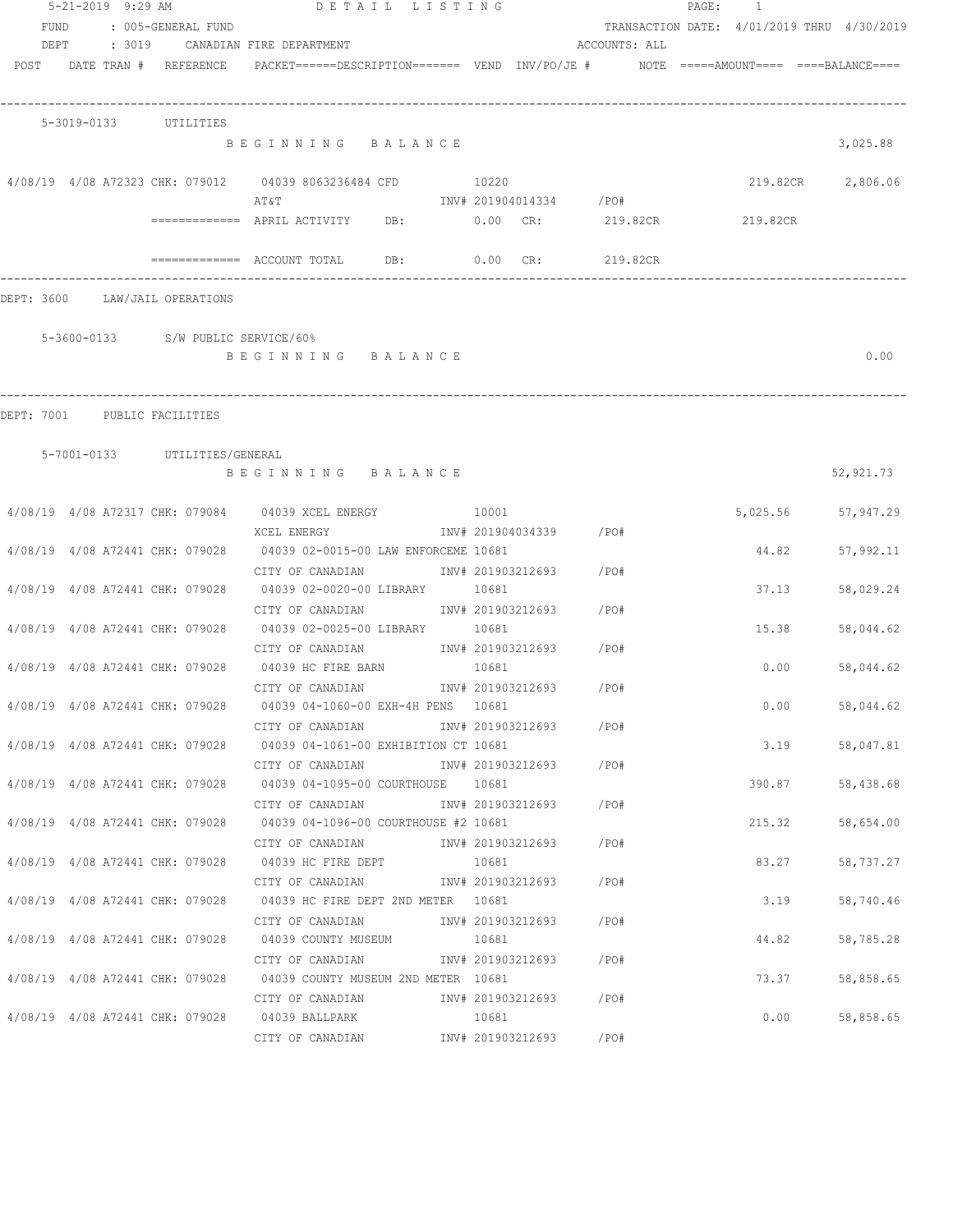|      | $5 - 21 - 2019$ 9:29 AM         |                          | DETAIL LISTING                                                         |                   |                         | PAGE: | 2                                          |      |                  |
|------|---------------------------------|--------------------------|------------------------------------------------------------------------|-------------------|-------------------------|-------|--------------------------------------------|------|------------------|
| FUND | : 005-GENERAL FUND              |                          |                                                                        |                   |                         |       | TRANSACTION DATE: 4/01/2019 THRU 4/30/2019 |      |                  |
| DEPT |                                 | : 7001 PUBLIC FACILITIES |                                                                        |                   | ACCOUNTS: ALL           |       |                                            |      |                  |
|      | POST DATE TRAN # REFERENCE      |                          |                                                                        |                   |                         |       |                                            |      |                  |
|      | 4/08/19 4/08 A72441 CHK: 079028 |                          | 04039 BALLPARK                                                         | 10681             |                         |       | 296.67                                     |      | 59, 155. 32      |
|      |                                 |                          | CITY OF CANADIAN              INV# 201903212693       /PO#             |                   |                         |       |                                            |      |                  |
|      | 4/08/19 4/08 A72442 CHK: 079028 |                          | 04039 UTILITIES                                                        | 10681             |                         |       | 296.67                                     |      | 59,451.99        |
|      |                                 |                          | CITY OF CANADIAN                                                       |                   | INV# 201904044341 /PO#  |       |                                            |      |                  |
|      | 4/08/19 4/08 A72499 CHK: 079078 |                          | 04039 040-001-1415-01-LIBRARY 13824                                    |                   |                         |       | 158.81                                     |      | 59,610.80        |
|      |                                 |                          | WEST TEXAS GAS, INC                                                    |                   | INV# 201904034338 /PO#  |       |                                            |      |                  |
|      | 4/08/19 4/08 A72499 CHK: 079078 |                          | 04039 040-001-4000-01 EX CENTE 13824                                   |                   |                         |       | 284.12                                     |      | 59,894.92        |
|      |                                 |                          | WEST TEXAS GAS, INC METH 201904034338                                  |                   | /PO#                    |       |                                            |      |                  |
|      | 4/08/19 4/08 A72499 CHK: 079078 |                          | 04039 040-001-5735-02-MUSEUM 13824                                     |                   |                         |       | 263.54                                     |      | 60,158.46        |
|      |                                 |                          | WEST TEXAS GAS, INC MONTH 201904034338                                 |                   | /PO#                    |       |                                            |      |                  |
|      | 4/08/19 4/08 A72499 CHK: 079078 |                          | 04039 040-001-5815-01-BALLPARK 13824                                   |                   |                         |       | 27.41                                      |      | 60,185.87        |
|      |                                 |                          | WEST TEXAS GAS, INC MOTH 201904034338 / PO#                            |                   |                         |       |                                            |      |                  |
|      | 4/08/19 4/08 A72499 CHK: 079078 |                          | 04039 040-001-5810-01-PAVILION 13824                                   |                   |                         |       | 115.78                                     |      | 60, 301.65       |
|      |                                 |                          | WEST TEXAS GAS, INC MOV# 201904034338 / PO#                            |                   |                         |       |                                            |      |                  |
|      | 4/08/19 4/08 A72499 CHK: 079078 |                          | 04039 040-001-1405-01 COURTHOU 13824                                   |                   |                         |       | 450.12                                     |      | 60,751.77        |
|      |                                 |                          | WEST TEXAS GAS, INC MOTH 201904034338 / PO#                            |                   |                         |       |                                            |      |                  |
|      |                                 |                          | 4/08/19 4/08 A72499 CHK: 079078 04039 040-013-0045-00 CFD MAIN 13824   |                   |                         |       | 389.79                                     |      | 61, 141.56       |
|      |                                 |                          | WEST TEXAS GAS, INC                                                    |                   | INV# 201904034338 /PO#  |       |                                            |      |                  |
|      | 4/08/19 4/08 A72499 CHK: 079078 |                          | 04039 040-013-0045-00 CFD MAIN 13824                                   |                   |                         |       | 375.76                                     |      | 61, 517.32       |
|      |                                 |                          | WEST TEXAS GAS, INC 1NV# 201904034338                                  |                   | /PO#                    |       |                                            |      |                  |
|      | 4/08/19 4/08 A72677 CHK: 079090 |                          | 04057 OTHER METERS                                                     | 12592             |                         |       | 1,572.28                                   |      | 63,089.60        |
|      |                                 |                          | NORTH PLAINS ELECTRIC CO- INV# 201904054343                            |                   | /PO#                    |       |                                            |      |                  |
|      | 4/08/19 4/08 A72677 CHK: 079090 |                          | 04057 GEM VOTING BOOTH                                                 | 12592             |                         |       | 157.90                                     |      | 63,247.50        |
|      |                                 |                          | NORTH PLAINS ELECTRIC CO- INV# 201904054343                            |                   | /PO#                    |       |                                            |      |                  |
|      | 4/29/19 4/29 A72751 CHK: 079152 |                          | 04069 XCEL ENERGY                                                      | 10001             |                         |       | 8.44                                       |      | 63,255.94        |
|      |                                 |                          | XCEL ENERGY                                                            | INV# 201904254361 | /PO#                    |       |                                            |      |                  |
|      | 4/29/19 4/29 A72759 CHK: 079126 |                          | 04069 02-0015-00 LAW ENFORCEME 10681                                   |                   |                         |       | 167.86                                     |      | 63,423.80        |
|      |                                 |                          | CITY OF CANADIAN                                                       |                   | INV# 201904254362 / PO# |       |                                            |      |                  |
|      |                                 |                          |                                                                        | 10681             |                         |       | 52.51                                      |      | 63,476.31        |
|      |                                 |                          | CITY OF CANADIAN MOTHOM INV# 201904254362                              |                   | /PO#                    |       |                                            |      |                  |
|      | 4/29/19 4/29 A72759 CHK: 079126 |                          | 04069 02-0025-00 LIBRARY 10681                                         | INV# 201904254362 |                         |       | 15.38                                      |      | 63,491.69        |
|      |                                 |                          | CITY OF CANADIAN<br>4/29/19 4/29 A72759 CHK: 079126 04069 HC FIRE BARN | 10681             | /PO#                    |       |                                            | 0.00 | 63,491.69        |
|      |                                 |                          | CITY OF CANADIAN                                                       |                   | INV# 201904254362 /PO#  |       |                                            |      |                  |
|      |                                 |                          | 4/29/19 4/29 A72759 CHK: 079126 04069 04-1060-00 EXH-4H PENS 10681     |                   |                         |       |                                            |      | $0.00$ 63,491.69 |
|      |                                 |                          | CITY OF CANADIAN                                                       |                   | INV# 201904254362 / PO# |       |                                            |      |                  |
|      |                                 |                          | 4/29/19 4/29 A72759 CHK: 079126 04069 04-1061-00 EXHIBITION CT 10681   |                   |                         |       |                                            | 3.19 | 63,494.88        |
|      |                                 |                          | CITY OF CANADIAN                                                       |                   | INV# 201904254362 /PO#  |       |                                            |      |                  |
|      |                                 |                          | 4/29/19 4/29 A72759 CHK: 079126 04069 04-1095-00 COURTHOUSE 10681      |                   |                         |       | 409.49                                     |      | 63,904.37        |
|      |                                 |                          | CITY OF CANADIAN                                                       |                   | INV# 201904254362 /PO#  |       |                                            |      |                  |
|      |                                 |                          | 4/29/19 4/29 A72759 CHK: 079126 04069 04-1096-00 COURTHOUSE #2 10681   |                   |                         |       | 576.75                                     |      | 64,481.12        |
|      |                                 |                          | CITY OF CANADIAN                                                       |                   | INV# 201904254362 / PO# |       |                                            |      |                  |
|      |                                 |                          | 4/29/19 4/29 A72759 CHK: 079126 04069 HC FIRE DEPT                     | 10681             |                         |       | 37.13                                      |      | 64,518.25        |
|      |                                 |                          | CITY OF CANADIAN                                                       |                   | INV# 201904254362 /PO#  |       |                                            |      |                  |
|      |                                 |                          | 4/29/19 4/29 A72759 CHK: 079126 04069 HC FIRE DEPT 2ND METER 10681     |                   |                         |       | 6.38                                       |      | 64,524.63        |
|      |                                 |                          | CITY OF CANADIAN                                                       |                   | INV# 201904254362 /PO#  |       |                                            |      |                  |
|      |                                 |                          | 4/29/19 4/29 A72759 CHK: 079126 04069 COUNTY MUSEUM                    | 10681             |                         |       | 44.82                                      |      | 64,569.45        |
|      |                                 |                          |                                                                        |                   |                         |       |                                            |      |                  |
|      |                                 |                          | 4/29/19 4/29 A72759 CHK: 079126 04069 COUNTY MUSEUM 2ND METER 10681    |                   |                         |       | 140.36                                     |      | 64,709.81        |
|      |                                 |                          | CITY OF CANADIAN              INV# 201904254362       /PO#             |                   |                         |       |                                            |      |                  |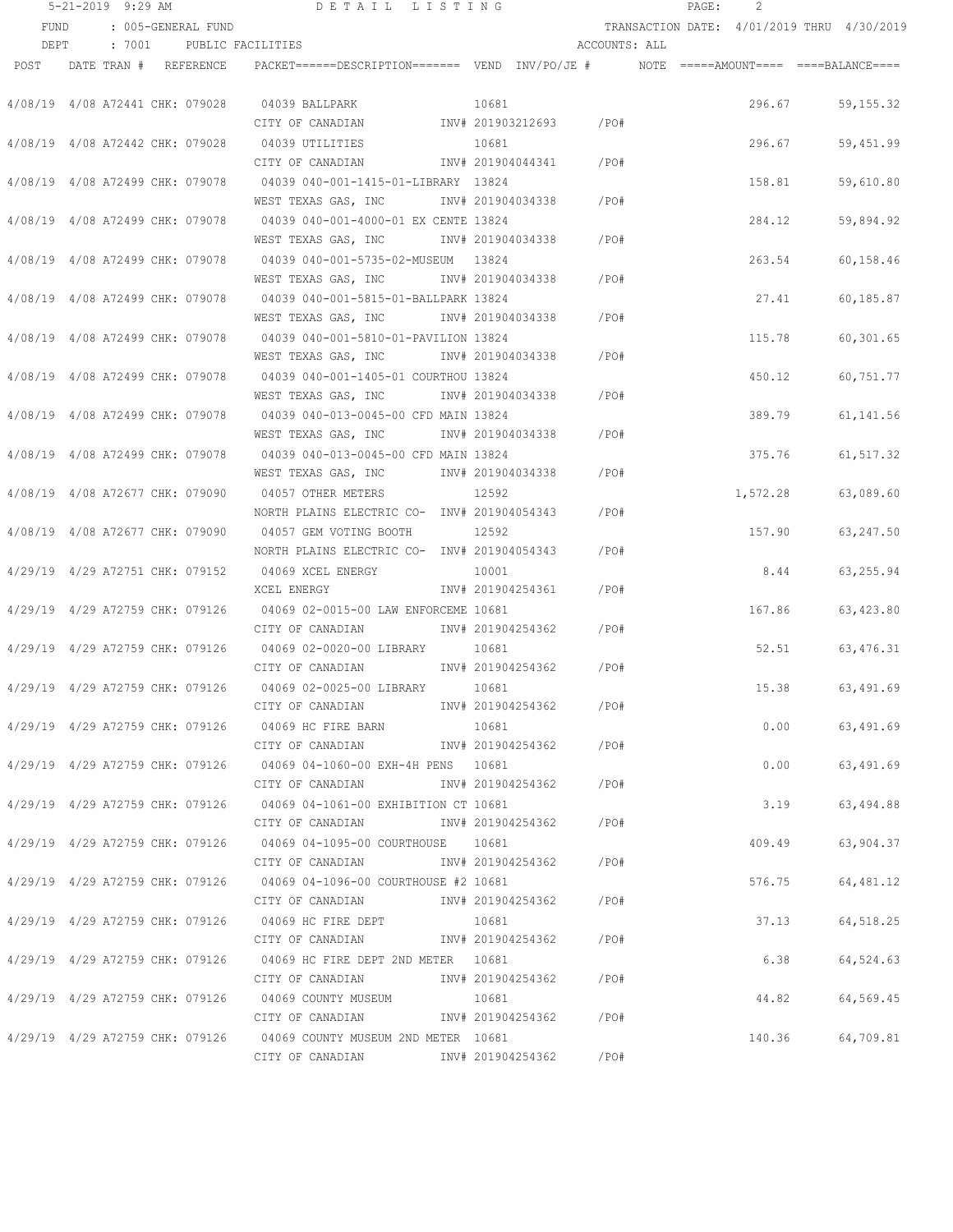|                   | 5-21-2019 9:29 AM               |                                 | DETAIL LISTING                                                                                                  |                        |               | 3<br>$\texttt{PAGE}$ :                     |                  |
|-------------------|---------------------------------|---------------------------------|-----------------------------------------------------------------------------------------------------------------|------------------------|---------------|--------------------------------------------|------------------|
|                   |                                 | FUND : 005-GENERAL FUND         |                                                                                                                 |                        |               | TRANSACTION DATE: 4/01/2019 THRU 4/30/2019 |                  |
|                   | DEPT                            | : 7001 PUBLIC FACILITIES        |                                                                                                                 |                        | ACCOUNTS: ALL |                                            |                  |
|                   |                                 |                                 | POST DATE TRAN # REFERENCE PACKET======DESCRIPTION======= VEND INV/PO/JE # NOTE =====AMOUNT==== ====BALANCE==== |                        |               |                                            |                  |
|                   |                                 |                                 |                                                                                                                 |                        |               |                                            |                  |
|                   |                                 | 5-7001-0133 UTILITIES/GENERAL   |                                                                                                                 | * ( CONTINUED ) *      |               |                                            |                  |
|                   |                                 |                                 |                                                                                                                 |                        |               |                                            |                  |
|                   |                                 |                                 | 4/29/19 4/29 A72759 CHK: 079126 04069 BALLPARK                                                                  | 10681                  |               |                                            | $0.00$ 64,709.81 |
|                   |                                 |                                 | CITY OF CANADIAN 1NV# 201904254362 / PO#                                                                        |                        |               |                                            |                  |
|                   |                                 |                                 | ============ APRIL ACTIVITY DB: 11,788.08 CR: 0.00 11,788.08                                                    |                        |               |                                            |                  |
|                   |                                 |                                 |                                                                                                                 |                        |               |                                            |                  |
|                   |                                 |                                 | ============= ACCOUNT TOTAL DB: 11,788.08 CR:                                                                   |                        | 0.00          |                                            |                  |
|                   |                                 |                                 |                                                                                                                 |                        |               |                                            |                  |
| DEPT: 7016        | CEMETERY                        |                                 |                                                                                                                 |                        |               |                                            |                  |
|                   |                                 |                                 |                                                                                                                 |                        |               |                                            |                  |
|                   | 5-7016-0133 UTILITIES           |                                 |                                                                                                                 |                        |               |                                            |                  |
|                   |                                 |                                 | BEGINNING BALANCE                                                                                               |                        |               |                                            | 23.95            |
|                   |                                 |                                 |                                                                                                                 |                        |               |                                            |                  |
|                   |                                 |                                 |                                                                                                                 |                        |               |                                            |                  |
|                   |                                 |                                 | 000 ERRORS IN THIS REPORT! *-*-*-*-*-*-*-*-*-*-*-*-*-*-                                                         |                        |               |                                            |                  |
|                   |                                 |                                 |                                                                                                                 |                        |               |                                            |                  |
|                   |                                 |                                 | ** REPORT TOTALS ** --- DEBITS --- -- CREDITS ---                                                               |                        |               |                                            |                  |
|                   |                                 |                                 | BEGINNING BALANCES:                                                                                             | 55,971.56              | 0.00          |                                            |                  |
|                   |                                 |                                 | REPORTED ACTIVITY:                                                                                              | 11,788.08              | 219.82CR      |                                            |                  |
|                   |                                 |                                 | ENDING BALANCES:                                                                                                | 67,759.64              | 219.82CR      |                                            |                  |
|                   |                                 |                                 | TOTAL FUND ENDING BALANCE:                                                                                      | 67,539.82              |               |                                            |                  |
|                   |                                 |                                 |                                                                                                                 |                        |               |                                            |                  |
| FUND: 010-AIRPORT |                                 |                                 |                                                                                                                 |                        |               |                                            |                  |
|                   |                                 |                                 |                                                                                                                 |                        |               |                                            |                  |
|                   | DEPT: 7010 AIRPORT              |                                 |                                                                                                                 |                        |               |                                            |                  |
|                   |                                 |                                 |                                                                                                                 |                        |               |                                            |                  |
|                   | 5-7010-0133 UTILITIES           |                                 |                                                                                                                 |                        |               |                                            |                  |
|                   |                                 |                                 | BEGINNING BALANCE                                                                                               |                        |               |                                            | 3,151.63         |
|                   |                                 |                                 |                                                                                                                 |                        |               |                                            |                  |
|                   |                                 |                                 | 4/08/19 4/08 A72575 CHK: 001480 04040 AT&T                                                                      | 10220                  |               |                                            | 193.84 3,345.47  |
|                   |                                 |                                 | AT&T                                                                                                            | INV# 201904014336 /PO# |               |                                            |                  |
|                   | 4/08/19 4/08 A72578 CHK: 001482 |                                 | 04040 NORTH PLAINS ELECTRIC CO 12592                                                                            |                        |               | 518.59                                     | 3,864.06         |
|                   |                                 |                                 | NORTH PLAINS ELECTRIC CO- INV# 201904054344                                                                     |                        | $/$ PO#       |                                            |                  |
|                   |                                 | 4/08/19 4/08 A72582 CHK: 001484 | 04040 AIRPORT INTERNET                                                                                          | 14505                  |               | 110.08                                     | 3,974.14         |
|                   |                                 |                                 | TRANSWORLD NETWORK, CORP INV# 14571867-0313                                                                     |                        | /PO#          |                                            |                  |
|                   |                                 | 4/29/19 4/29 A72747 CHK: 001489 | 04070 CITY OF CANADIAN                                                                                          | 10681                  |               | 54.23                                      | 4,028.37         |
|                   |                                 |                                 | CITY OF CANADIAN                                                                                                | INV# 201904254364      | /PO#          |                                            |                  |
|                   | 4/29/19 4/29 A72749 CHK: 001492 |                                 | 04070 INTERNET                                                                                                  | 14505                  |               | 110.08                                     | 4,138.45         |
|                   |                                 |                                 | TRANSWORLD NETWORK, CORP                                                                                        | INV# 14592221          | /PO#          |                                            |                  |
|                   |                                 |                                 | $=$ ============ APRIL ACTIVITY<br>DB:                                                                          | 986.82 CR:             | 0.00          | 986.82                                     |                  |
|                   |                                 |                                 |                                                                                                                 |                        |               |                                            |                  |
|                   |                                 |                                 | DB:                                                                                                             | 986.82 CR:             | 0.00          |                                            |                  |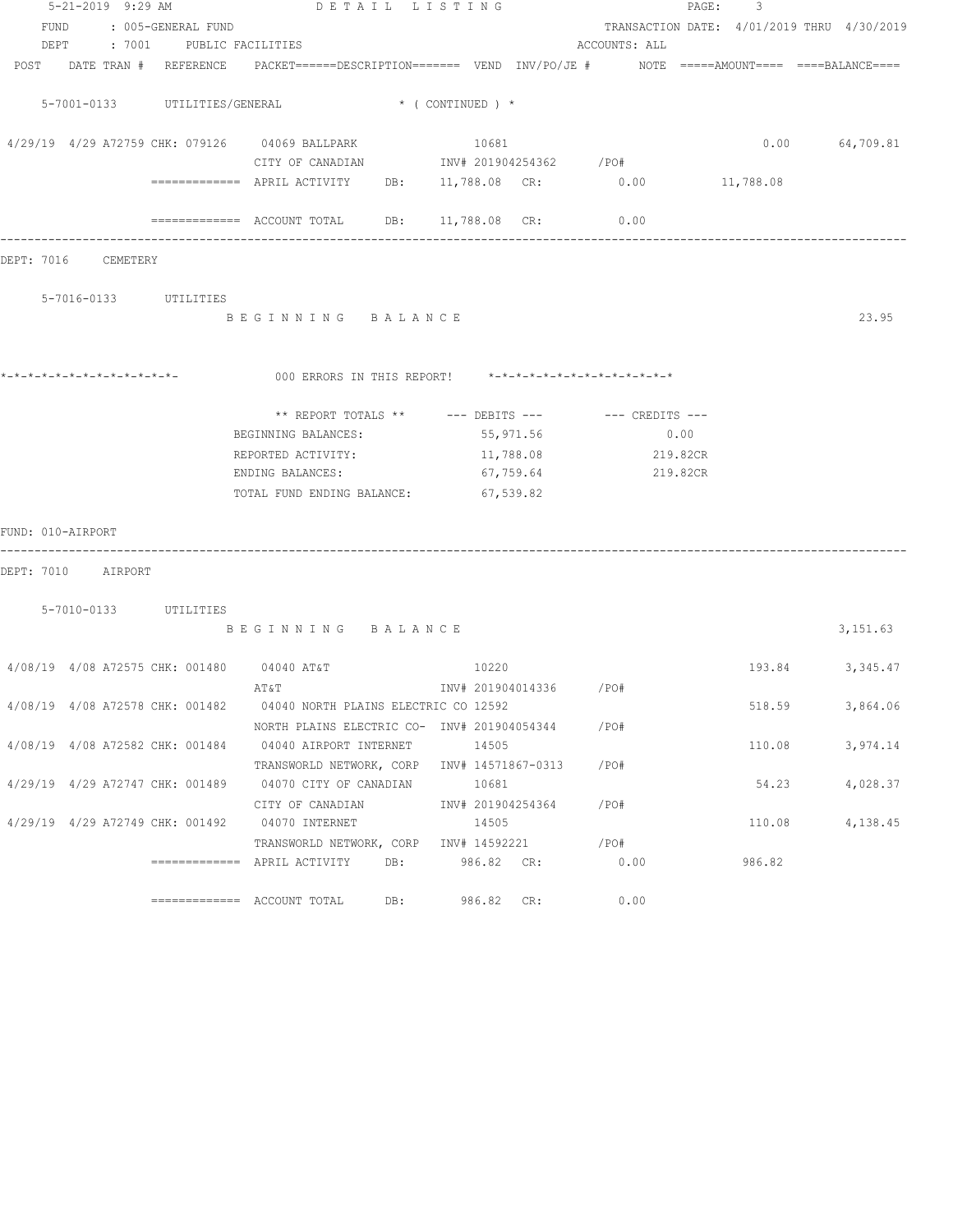| 5-21-2019 9:29 AM                           |                             | DETAIL LISTING                                                                                                                |                                                      | PAGE: 4                                    |        |                 |
|---------------------------------------------|-----------------------------|-------------------------------------------------------------------------------------------------------------------------------|------------------------------------------------------|--------------------------------------------|--------|-----------------|
| FUND : 010-AIRPORT                          |                             |                                                                                                                               |                                                      | TRANSACTION DATE: 4/01/2019 THRU 4/30/2019 |        |                 |
| DEPT : 7010 AIRPORT                         |                             |                                                                                                                               |                                                      | ACCOUNTS: ALL                              |        |                 |
|                                             |                             | POST DATE TRAN # REFERENCE PACKET======DESCRIPTION======= VEND INV/PO/JE # NOTE =====AMOUNT==== ====BALANCE====               |                                                      |                                            |        |                 |
|                                             |                             | 000 ERRORS IN THIS REPORT! *-*-*-*-*-*-*-*-*-*-*-*-*-*-                                                                       |                                                      |                                            |        |                 |
|                                             |                             |                                                                                                                               | ** REPORT TOTALS ** --- DEBITS --- -- -- CREDITS --- |                                            |        |                 |
|                                             |                             | BEGINNING BALANCES:                                                                                                           | 3,151.63                                             | 0.00                                       |        |                 |
|                                             |                             | REPORTED ACTIVITY:                                                                                                            | 986.82                                               | 0.00                                       |        |                 |
|                                             |                             | ENDING BALANCES:                                                                                                              | 4,138.45                                             | 0.00                                       |        |                 |
|                                             |                             | TOTAL FUND ENDING BALANCE: 4,138.45                                                                                           |                                                      |                                            |        |                 |
| FUND: 011-ROAD & BRIDGE PCT 1               |                             |                                                                                                                               |                                                      |                                            |        |                 |
| DEPT: 4011 ROAD & BRIDGE 1                  |                             |                                                                                                                               |                                                      |                                            |        |                 |
| 5-4011-0133 UTILITIES/PCT 1                 |                             |                                                                                                                               |                                                      |                                            |        |                 |
|                                             |                             | BEGINNING BALANCE                                                                                                             |                                                      |                                            |        | 1,446.36        |
|                                             |                             | 4/08/19 4/08 A72499 CHK: 079078 04039 040-001-3995-01-PCT 1 BA 13824<br>WEST TEXAS GAS, INC        INV# 201904034338     /PO# |                                                      |                                            |        | 159.27 1,605.63 |
| 4/08/19 4/08 A72677 CHK: 079090 04057 PCT 1 |                             | NORTH PLAINS ELECTRIC CO- INV# 201904054343 / PO#                                                                             | 12592                                                |                                            |        | 169.70 1,775.33 |
|                                             |                             | 4/29/19 4/29 A72869 CHK: 079153 04081 PCT 1 INTERNET 14790                                                                    |                                                      |                                            |        | 64.67 1,840.00  |
|                                             |                             | AT&T INTERNET                      INV# 201904294368       /PO#<br>============ APRIL ACTIVITY DB: 393.64 CR: 0.00            |                                                      |                                            | 393.64 |                 |
|                                             |                             | ============ ACCOUNT TOTAL DB: 393.64 CR: 0.00                                                                                |                                                      |                                            |        |                 |
| *-*-*-*-*-*-*-*-*-*-*-*-*-*-                |                             | 000 ERRORS IN THIS REPORT! *-*-*-*-*-*-*-*-*-*-*-*-*-*-                                                                       |                                                      |                                            |        |                 |
|                                             |                             |                                                                                                                               |                                                      |                                            |        |                 |
|                                             |                             | ** REPORT TOTALS ** --- DEBITS --- -- -- CREDITS ---                                                                          |                                                      |                                            |        |                 |
|                                             |                             | BEGINNING BALANCES:                                                                                                           | 1,446.36                                             | 0.00                                       |        |                 |
|                                             |                             | REPORTED ACTIVITY:                                                                                                            | 393.64                                               | 0.00                                       |        |                 |
|                                             |                             | ENDING BALANCES:                                                                                                              | 1,840.00                                             | 0.00                                       |        |                 |
|                                             |                             | TOTAL FUND ENDING BALANCE:                                                                                                    | 1,840.00                                             |                                            |        |                 |
| FUND: 012-ROAD & BRIDGE PCT 2               |                             |                                                                                                                               |                                                      |                                            |        |                 |
| DEPT: 4012 ROAD & BRIDGE 2                  |                             |                                                                                                                               |                                                      |                                            |        |                 |
|                                             | 5-4012-0133 UTILITIES/PCT 2 |                                                                                                                               |                                                      |                                            |        |                 |
|                                             |                             | BEGINNING BALANCE                                                                                                             |                                                      |                                            |        | 725.30          |
| 4/08/19 4/08 A72677 CHK: 079090 04057 PCT 2 |                             |                                                                                                                               | 12592                                                |                                            | 131.71 | 857.01          |
|                                             |                             | NORTH PLAINS ELECTRIC CO- INV# 201904054343 /PO#                                                                              |                                                      |                                            |        |                 |
|                                             |                             |                                                                                                                               |                                                      | 0.00                                       | 131.71 |                 |
|                                             |                             | $\texttt{-----}$ ============ ACCOUNT TOTAL DB: $\texttt{DB}$ : 131.71 CR:                                                    |                                                      | 0.00                                       |        |                 |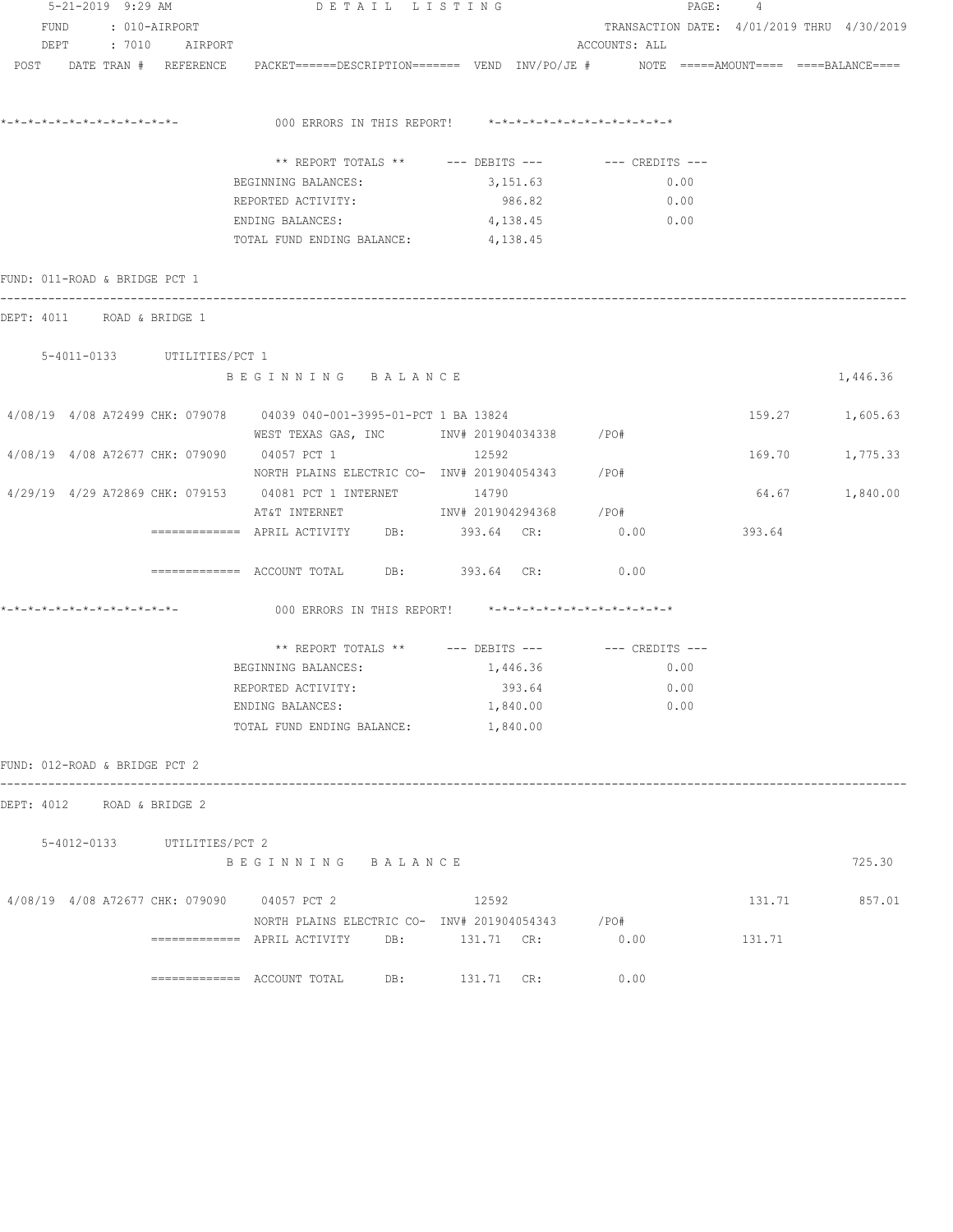| 5-21-2019 9:29 AM                           |                                | DETAIL LISTING                                                                                                  |            |               | PAGE: 5                                    |               |                 |
|---------------------------------------------|--------------------------------|-----------------------------------------------------------------------------------------------------------------|------------|---------------|--------------------------------------------|---------------|-----------------|
|                                             | FUND : 012-ROAD & BRIDGE PCT 2 |                                                                                                                 |            |               | TRANSACTION DATE: 4/01/2019 THRU 4/30/2019 |               |                 |
|                                             | DEPT : 4012 ROAD & BRIDGE 2    |                                                                                                                 |            | ACCOUNTS: ALL |                                            |               |                 |
|                                             |                                | POST DATE TRAN # REFERENCE PACKET======DESCRIPTION======= VEND INV/PO/JE # NOTE =====AMOUNT==== ====BALANCE==== |            |               |                                            |               |                 |
|                                             |                                |                                                                                                                 |            |               |                                            |               |                 |
|                                             |                                | 000 ERRORS IN THIS REPORT! *-*-*-*-*-*-*-*-*-*-*-*-*-*-                                                         |            |               |                                            |               |                 |
|                                             |                                | ** REPORT TOTALS ** --- DEBITS --- -- -- CREDITS ---                                                            |            |               |                                            |               |                 |
|                                             |                                | BEGINNING BALANCES:                                                                                             | 725.30     |               | 0.00                                       |               |                 |
|                                             |                                | REPORTED ACTIVITY:                                                                                              | 131.71     |               | 0.00                                       |               |                 |
|                                             |                                | ENDING BALANCES:                                                                                                | 857.01     |               | 0.00                                       |               |                 |
|                                             |                                | TOTAL FUND ENDING BALANCE: 857.01                                                                               |            |               |                                            |               |                 |
| FUND: 013-ROAD & BRIDGE PCT 3               |                                |                                                                                                                 |            |               |                                            |               |                 |
| DEPT: 4013 ROAD & BRIDGE 3                  |                                |                                                                                                                 |            |               |                                            |               |                 |
| 5-4013-0133 UTILITIES/PCT 3                 |                                |                                                                                                                 |            |               |                                            |               |                 |
|                                             |                                | BEGINNING BALANCE                                                                                               |            |               |                                            |               | 816.47          |
| 4/08/19 4/08 A72677 CHK: 079090 04057 PCT 3 |                                |                                                                                                                 | 12592      |               |                                            | 162.20 978.67 |                 |
|                                             |                                | NORTH PLAINS ELECTRIC CO- INV# 201904054343 /PO#                                                                |            |               |                                            |               |                 |
|                                             |                                | ============ APRIL ACTIVITY DB: 162.20 CR: 0.00                                                                 |            |               |                                            | 162.20        |                 |
|                                             |                                | ============ ACCOUNT TOTAL DB: 162.20 CR: 0.00                                                                  |            |               |                                            |               |                 |
|                                             |                                | 000 ERRORS IN THIS REPORT! *-*-*-*-*-*-*-*-*-*-*-*-*-*-                                                         |            |               |                                            |               |                 |
|                                             |                                |                                                                                                                 |            |               |                                            |               |                 |
|                                             |                                | BEGINNING BALANCES:                                                                                             | 816.47     |               | 0.00                                       |               |                 |
|                                             |                                | REPORTED ACTIVITY:                                                                                              | 162.20     |               | 0.00                                       |               |                 |
|                                             |                                | ENDING BALANCES:                                                                                                | 978.67     |               | 0.00                                       |               |                 |
|                                             |                                | TOTAL FUND ENDING BALANCE: 978.67                                                                               |            |               |                                            |               |                 |
| FUND: 014-ROAD & BRIDGE PCT 4               |                                |                                                                                                                 |            |               |                                            |               |                 |
| DEPT: 4014 ROAD & BRIDGE 4                  |                                |                                                                                                                 |            |               |                                            |               |                 |
|                                             |                                |                                                                                                                 |            |               |                                            |               |                 |
|                                             | 5-4014-0133 UTILITIES/PCT 4    | BEGINNING BALANCE                                                                                               |            |               |                                            |               | 1,342.03        |
|                                             |                                |                                                                                                                 |            |               |                                            |               |                 |
| 4/08/19 4/08 A72677 CHK: 079090 04057 PCT 4 |                                |                                                                                                                 | 12592      |               |                                            |               | 291.31 1,633.34 |
|                                             |                                | NORTH PLAINS ELECTRIC CO- INV# 201904054343 / PO#                                                               |            |               | 0.00                                       | 291.31        |                 |
|                                             |                                |                                                                                                                 | 291.31 CR: |               | 0.00                                       |               |                 |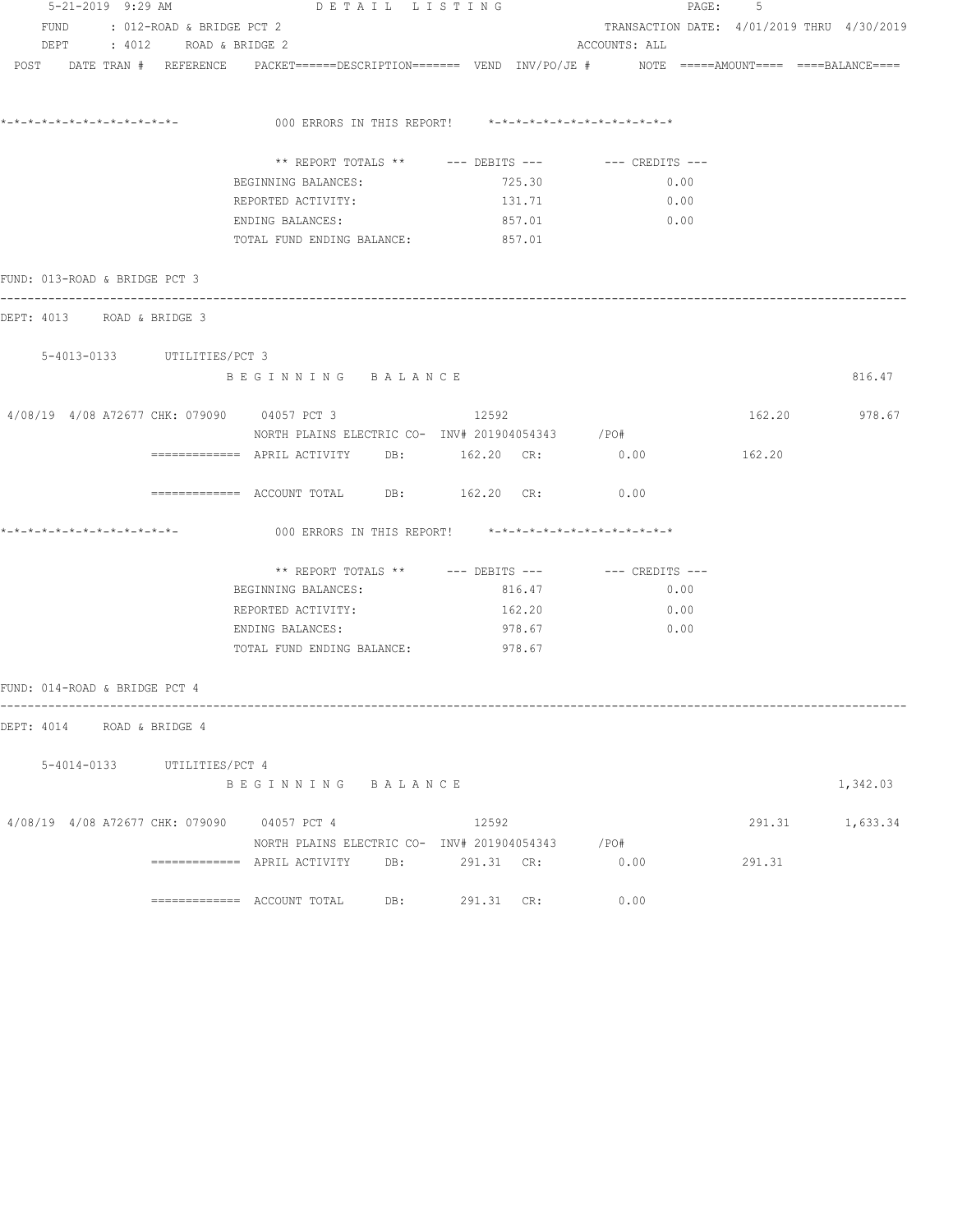| 5-21-2019 9:29 AM                 | DETAIL LISTING                                                                                            |          | PAGE:         | 6                                          |
|-----------------------------------|-----------------------------------------------------------------------------------------------------------|----------|---------------|--------------------------------------------|
| FUND<br>: 014-ROAD & BRIDGE PCT 4 |                                                                                                           |          |               | TRANSACTION DATE: 4/01/2019 THRU 4/30/2019 |
| DEPT                              | : 4014 ROAD & BRIDGE 4                                                                                    |          | ACCOUNTS: ALL |                                            |
| POST                              | DATE TRAN # REFERENCE PACKET=====DESCRIPTION======= VEND INV/PO/JE # NOTE =====AMOUNT==== ====BALANCE==== |          |               |                                            |
|                                   | 000 ERRORS IN THIS REPORT! *-*-*-*-*-*-*-*-*-*-*-*-*-*-                                                   |          |               |                                            |
|                                   | ** REPORT TOTALS ** --- DEBITS --- -- CREDITS ---                                                         |          |               |                                            |
|                                   | BEGINNING BALANCES:                                                                                       | 1,342.03 | 0.00          |                                            |
|                                   | REPORTED ACTIVITY:                                                                                        | 291.31   | 0.00          |                                            |
|                                   | ENDING BALANCES:                                                                                          | 1,633.34 | 0.00          |                                            |
|                                   | TOTAL FUND ENDING BALANCE:                                                                                | 1,633.34 |               |                                            |
| FUND: 016-CEMETERY                |                                                                                                           |          |               |                                            |
| DEPT: 7016 CEMETERY               |                                                                                                           |          |               |                                            |
| 5-7016-0133 UTILITIES             |                                                                                                           |          |               |                                            |
|                                   | BEGINNING BALANCE                                                                                         |          |               | 0.00                                       |